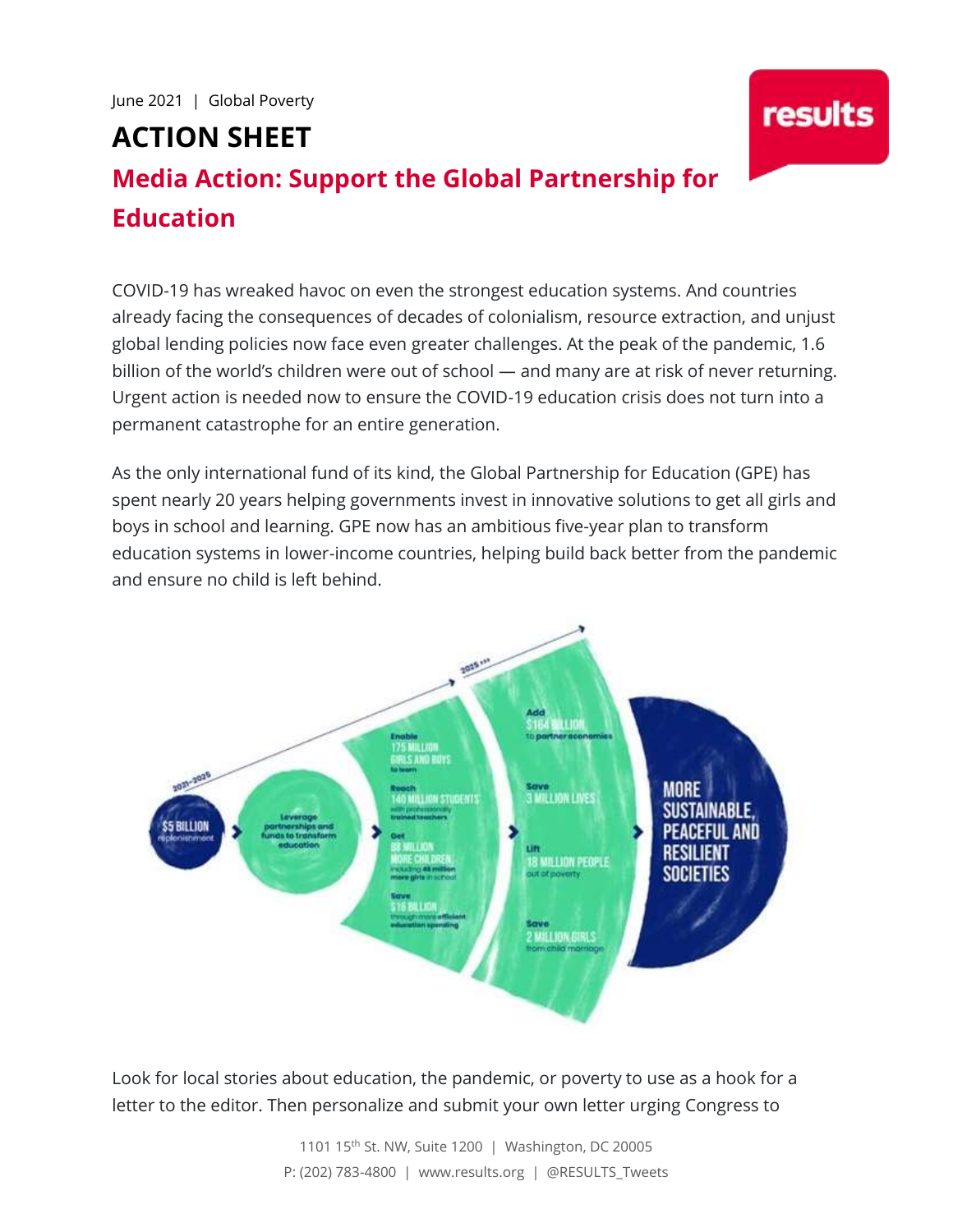support a bold billion-dollar pledge in support of GPE (use the sample below to get started). Once published, [leverage your media](https://results.org/wp-content/uploads/Leveraging-Media-Chart.pdf) by forwarding it to your members of Congress.

### **Sample LTE: Support the Global Partnership for Education**

*For families around the globe, the school day routine ground to halt as COVID-19 surged. For many, this marked a transition to online learning. But for children facing poverty or pushed to the margins, it has often meant no school at all.* 

*Urgent action is needed so the COVID-19 education crisis does not become a catastrophe for an entire generation.* 

*As the only international fund of its kind, the Global Partnership for Education (GPE) marshals global resources for national education plans. Now, GPE and its partners have a five-year plan to support learning for 175 million more children in lower-income countries, helping build back better from the pandemic.* 

*America can and must lead this effort. At this critical moment in global history, a bold pledge of \$1 billion for five years will show that the U.S. is committed to working hand-in-hand with the global community to ensure every child can reach their potential.*

For tips on writing and submitting letters to the editor, see our **Media Basics**. Also, consider making your letter-writing a group activity. Invite local RESULTS group members and people in your action network to join together online to discuss why education matters to each of you and to write and share your letters with each other.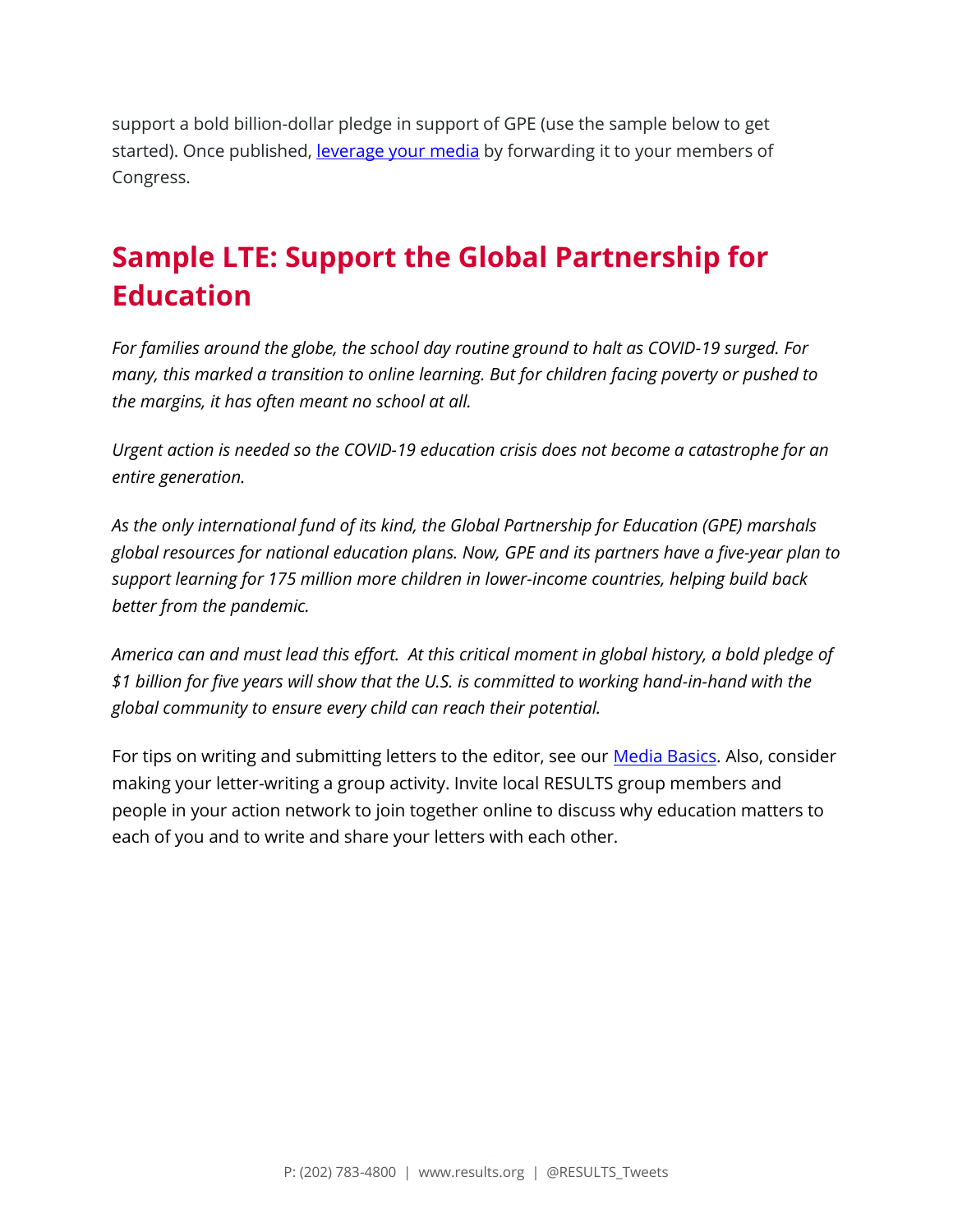### Letter-writing Workshop Agenda

Below is a sample agenda and script for putting people in your community into action. When people take action, they get inspired. Adapt the 60-minute agenda below. If you need assistance with an online platform, like Zoom, for your meetings, contact Lisa Marchal at [lmarchal@results.org.](mailto:lmarchal@results.org)

#### **I. Setting the Stage – 15 Minutes**

#### **2 min: Welcome and acknowledge people for being there.**

*"There are a lot of ways you could be spending your time, and I want to thank all of you for joining us and learning more about how YOU can play a role in the movement to end poverty. Let's share a bit about why we're here."*

#### **3 min: State the purpose of the meeting.**

*"Our purpose today is to inspire you all about the difference you can make, working with others, to create the political will to end hunger, poverty, and inequity. In the next few minutes, we'll . . .* 

- *Learn a bit about RESULTS, the group organizing this.*
- *Learn about an issue of poverty.*
- *Take powerful action on the issue: we'll write letters to Congress*
- *And, finally, see who is interested in continuing to make a difference with RESULTS."*

#### **10 min: Center the room and do introductions.**

*"Let's see who's here and get in touch with why we are here. Please give us your name and tell us briefly why acting on issue of poverty is important to you."*

*"Thank you all for sharing what is important to you. We have a lot in common.*"

#### **II. The Basics of RESULTS – 10 Minutes**

*RESULTS is movement of passionate, committed, everyday people. Together we use our voices to influence political decisions that will bring an end to poverty. As volunteers, we receive training, support, and inspiration to become skilled advocates. In time, we learn to effectively advise policy makers, guiding them toward decisions that will improve access to health, education, and economic opportunity. Together we realize the incredible power we possess to use our voices to change the world. "*

- 1. Share the *Raise Your Voice* video:<https://results.org/> via the share-screen function on Zoom.
- 2. Share an example of success: *"Prior to the COVID-19 pandemic, we protected development assistance for FY2020 after the President proposed cutting it by 30%. During the pandemic, we helped secure \$11 billion in international development funding in the March 2021 COVID relief package, which included \$3.5 billion for the Global Fund to*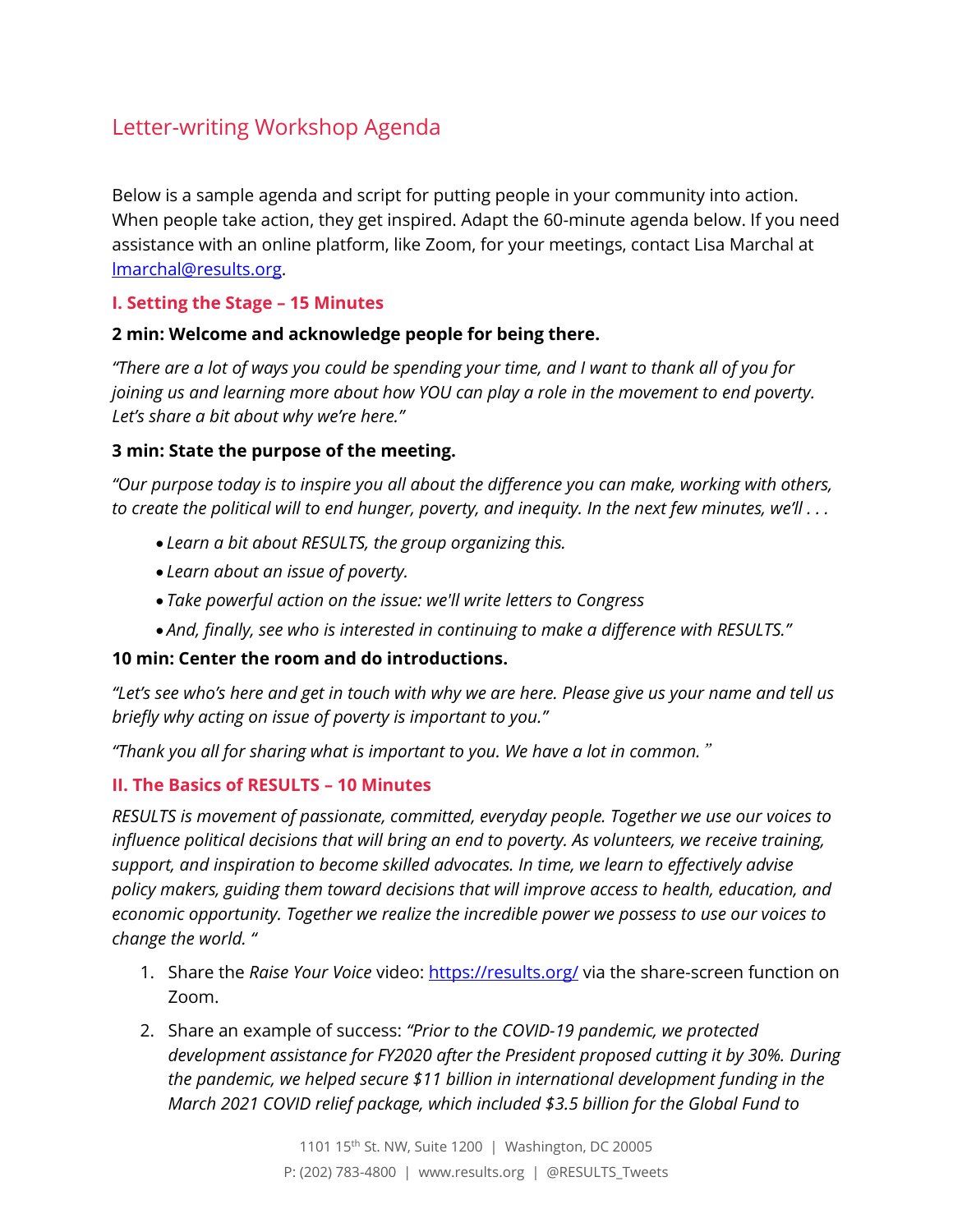*Fight AIDS, Tuberculosis and Malaria. We also helped secure \$4 billion for Gavi, the Vaccine Alliance in the December package a few months ago."*

- 3. Share a local example of our role in creating change (perhaps a way in which you moved a legislator to take action).
- 4. A few more details if you have time. Tailor these to reflect what your group does:
	- *"RESULTS partners meet twice per month to plan and take action."*
	- *"During one of our meetings, we connect to a national webinar to learn about an issue, learn to speak powerfully, and take action to influence Congress."* Give an example.
	- *"We also develop plans for influencing our decision makers through face-to-face meetings, the media, and other community actions."*

#### **III. Issues and Action Component - 30 Minutes**

1. Introduce the issue of global education with a story or video. You can share your screen on Zoom.

*Video about the Global Partnership for Education:<https://tinyurl.com/VidforEd>*

- 2. Read the June Action Sheet together, including the sample letter.
- 3. Show people how to find the email address of the foreign policy aide for your legislators by using our Legislator Lookup tool: <https://results.org/volunteers/legislator-lookup/>
- 4. Write, and then ask writers to read their letter out loud for feedback and encouragement.
- 5. Make a plan for sending in the letters and debrief.

#### **IV. Invitation to Attend the Next Meeting & Closing – 5 Minutes**

*"Lastly, we are planning to have future meetings like this one to guide people in becoming powerful advocates. We'll also be meeting with our members of Congress and generating media. Who is interested in joining us again to take action?* 

Say thank you, capture contact information: name, phone, email, address. Add them to your Action Network list in your Group Roadmap and stay in touch with them. Contacts Sarah Leone at **sleone@results.org** for tips on how to best engage your Action Network, as she can advise on getting Action Network members into the national database and/or starting to receive regular actions from your group on a regular basis.